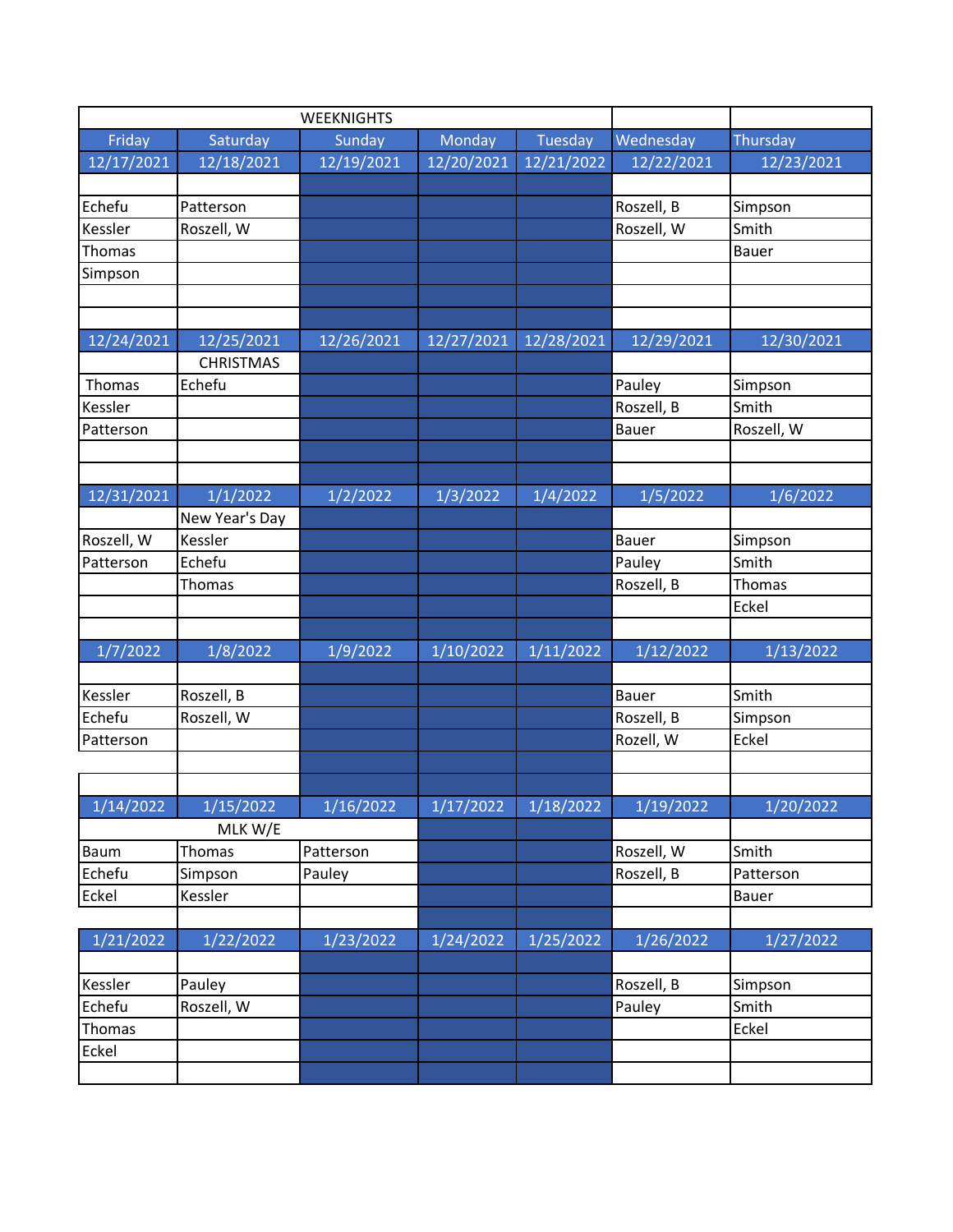| Friday              | Saturday      | Sunday    | Monday    | Tuesday   | Wednesday    | Thursday  |
|---------------------|---------------|-----------|-----------|-----------|--------------|-----------|
| 1/28/2022           | 1/29/2022     | 1/30/2022 | 1/31/2022 | 2/1/2022  | 2/2/2022     | 2/3/2022  |
|                     |               |           |           |           |              |           |
| Kessler             | Echefu        |           |           |           | <b>Bauer</b> | Simpson   |
| Patterson           | <b>Thomas</b> |           |           |           | Roszell, B   | Smith     |
|                     |               |           |           |           |              |           |
|                     |               |           |           |           |              |           |
| 2/4/2022            | 2/5/2022      | 2/6/2022  | 2/7/2022  | 2/8/2022  | 2/9/2022     | 2/10/2022 |
|                     |               |           |           |           |              |           |
| Kessler             | Patterson     |           |           |           | Roszell, W   | Smith     |
| Baum                | <b>Thomas</b> |           |           |           | Pauley       | Simpson   |
| Echefu              |               |           |           |           |              | Eckel     |
|                     |               |           |           |           |              |           |
|                     |               |           |           |           |              |           |
| 2/11/2022           | 2/12/2022     | 2/13/2022 | 2/14/2022 | 2/15/2022 | 2/16/2022    | 2/17/2022 |
|                     |               |           |           |           |              |           |
| Kessler             | <b>Bauer</b>  |           |           |           | Pauley       | Smith     |
| Patterson           | <b>Thomas</b> |           |           |           |              | Simpson   |
| Echefu              |               |           |           |           |              | Eckel     |
|                     |               |           |           |           |              |           |
|                     |               |           |           |           |              |           |
| 2/18/2022           | 2/19/2022     | 2/20/2022 | 2/21/2022 | 2/22/2022 | 2/23/2022    | 2/24/2022 |
| President's Weekend |               |           |           |           |              |           |
| Patterson           | Roszell, B    | Kessler   |           |           | Roszell, W   | Simpson   |
| Roszell, W          | Bauer         | Echefu    |           |           |              | Smith     |
| Thomas              |               | Smith     |           |           |              | Eckel     |
|                     |               |           |           |           |              |           |
| 2/25/2022           | 2/26/2022     | 2/27/2022 | 2/28/2022 | 3/1/2022  | 3/2/2022     | 3/3/2022  |
|                     |               |           |           |           |              |           |
| Thomas              | Patterson     |           |           |           | Pauley       | Simpson   |
| Echefu              | Roszell, B    |           |           |           | Bauer        | Smith     |
| Kessler             |               |           |           |           |              |           |
|                     |               |           |           |           |              |           |
|                     |               |           |           |           |              |           |